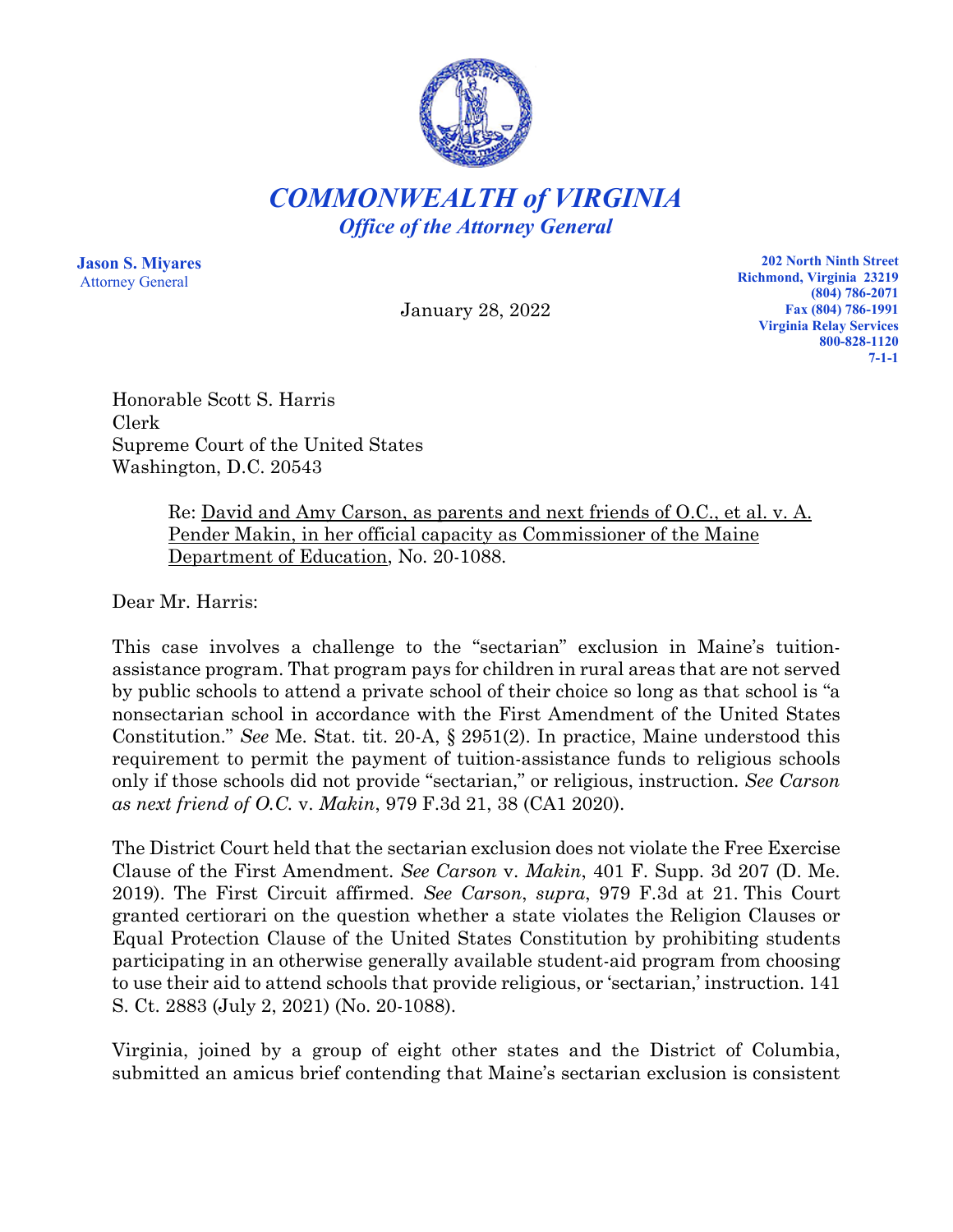with the Free Exercise Clause, and that "[s]tates have a strong interest in maintaining the 'play in the joints' between the Establishment and Free Exercise Clauses that govern their respective funding choices for religious schools that use the funds for religious purposes." *See* Virginia Amicus Br. 1.

Following the change in Administration on January 15, 2022, the Attorney General has reconsidered Virginia's position in this case. The purpose of this letter is to notify the Court that Virginia no longer adheres to the arguments contained in its previously filed brief. Virginia is now of the view that Maine's sectarian exclusion discriminates against religious schools in violation of the Free Exercise Clause.

Virginia now urges this Court to reverse the First Circuit. *First*, the sectarian exclusion discriminates against religious schools on the basis of their religious status, as the history of the exclusion makes clear.[1](#page-1-0) *See Bagley* v. *Raymond Sch. Dep't*, 728 A.2d 127, 131 (Me. 1999); Me. Op. Att'y Gen. No. 80-2 (Jan. 7, 1980), 1980 WL 119258. Because the exclusion therefore is not neutral toward religion, it is subject to strict scrutiny. *Church of the Lukumi Babalu Aye, Inc.* v. *City of Hialeah*, 508 U.S. 520, 546 (1993).

Maine's proposed distinction between impermissible discrimination on the basis of religious *status* and permissible discrimination on the basis of the religious *use* of funds is illusory and finds no support in the text of the First Amendment. The Free Exercise Clause "protects not just the right to *be* a religious person, holding beliefs inwardly and secretly; it also protects the right to *act* on those beliefs outwardly and publicly." *Espinoza* v. *Montana Dep't of Revenue*, 140 S. Ct. 2246, 2276 (2020) (Gorsuch, J., concurring). "[W]hether [the exclusion] is better described as discriminating against religious status or use makes no difference: It is a violation of the right to free exercise either way, unless the State can show its law serves some compelling and narrowly tailored governmental interest." *Ibid*; *see also Trinity Lutheran Church of Columbia, Inc.* v. *Comer*, 137 S. Ct. 2012, 2026 (2017) (Gorsuch, J., concurring in part) ("I don't see why it should matter whether we describe that benefit, say, as closed to Lutherans (status) or closed to people who do Lutheran things (use). It is free exercise either way.").

*Second*, the sectarian exclusion does not advance a compelling interest. *Lukumi*, 508 U.S. at 546. Any interest Maine may once have asserted in complying with the

<span id="page-1-0"></span><sup>&</sup>lt;sup>1</sup> The Maine Legislature enacted the sectarian exclusion in response to a 1981 Maine Attorney General opinion that determined, under the test this Court articulated in *Lemon* v. *Kurtzman*, 403 U.S. 602 (1971), that religious schools should be excluded from the tuition assistance program, *see Bagley*, 728 A.2d at 131. Of course, "[t]he long-discredited test set forth in *Lemon* v. *Kurtzman* . . . is not good law," as this Court's more recent Establishment Clause opinions indicate. *Am. Legion* v. *Am. Humanist Ass'n*, 139 S. Ct. 2067, 2097–98 (2019) (Thomas, J., concurring in the judgment).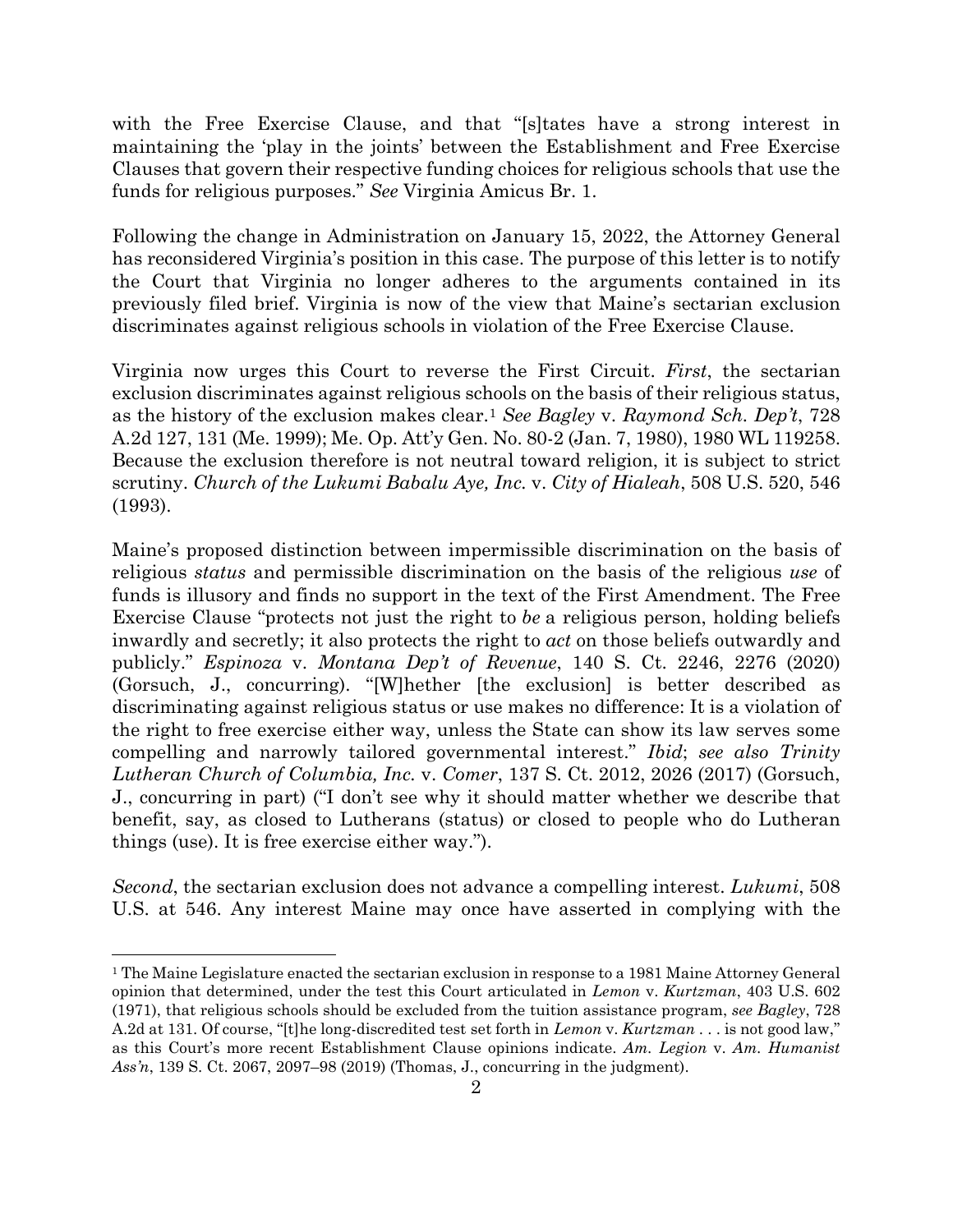Establishment Clause is no longer compelling after this Court's decisions holding that government aid which "makes its way to religious schools only as a result of" the choices of individual parents and students—as is true in Maine—does not violate the Establishment Clause. *Espinoza*, 140 S. Ct. at 2254; *see also Zelman* v. *Simmons-Harris*, 536 U.S. 639, 653 (2002) ("[W]e have never found a program of true private choice to offend the Establishment Clause."). "Private decisions to attend religious schools are not government decisions, and equal treatment of religious schools by government is not 'establishment' of religion . . . . The government and its programs must be disinterested, not hostile or suspicious, when it comes to the religiously inspired conduct and choices of its citizens." Nicole Stelle Garnett & Richard W. Garnett, *School Choice, the First Amendment, and Social Justice*, 4 Tex. Rev. L. & Pol. 301, 335 (2000).

Finally, the sectarian exclusion is not narrowly tailored. Numerous other States maintain school voucher or scholarship programs similar to Maine's, but do not exclude religious schools from those programs. *See ibid.*; Arkansas Amicus Br. 19–23. Clearly, those States have found ways to accommodate their compelling interests in providing for the education of children and the safeguarding of public funds without burdening the free exercise of religion.

"Religious education is vital to many faiths practiced in the United States." *Our Lady of Guadalupe Sch.* v. *Morrissey-Berru*, 140 S. Ct. 2049, 2064 (2020). It is Virginia's position that the Free Exercise Clause protects religious schools, and religious citizens, from the discriminatory treatment represented by Maine's sectarian exclusion. Because the exclusion discriminates against religion, is not narrowly tailored, and does not serve a compelling interest, it violates the Free Exercise Clause.

I would appreciate it if you would circulate this letter to the Members of the Court.

Sincerely,

*/s/ Andrew N. Ferguson*

Andrew N. Ferguson Solicitor General of Virginia

CC: See attached service list.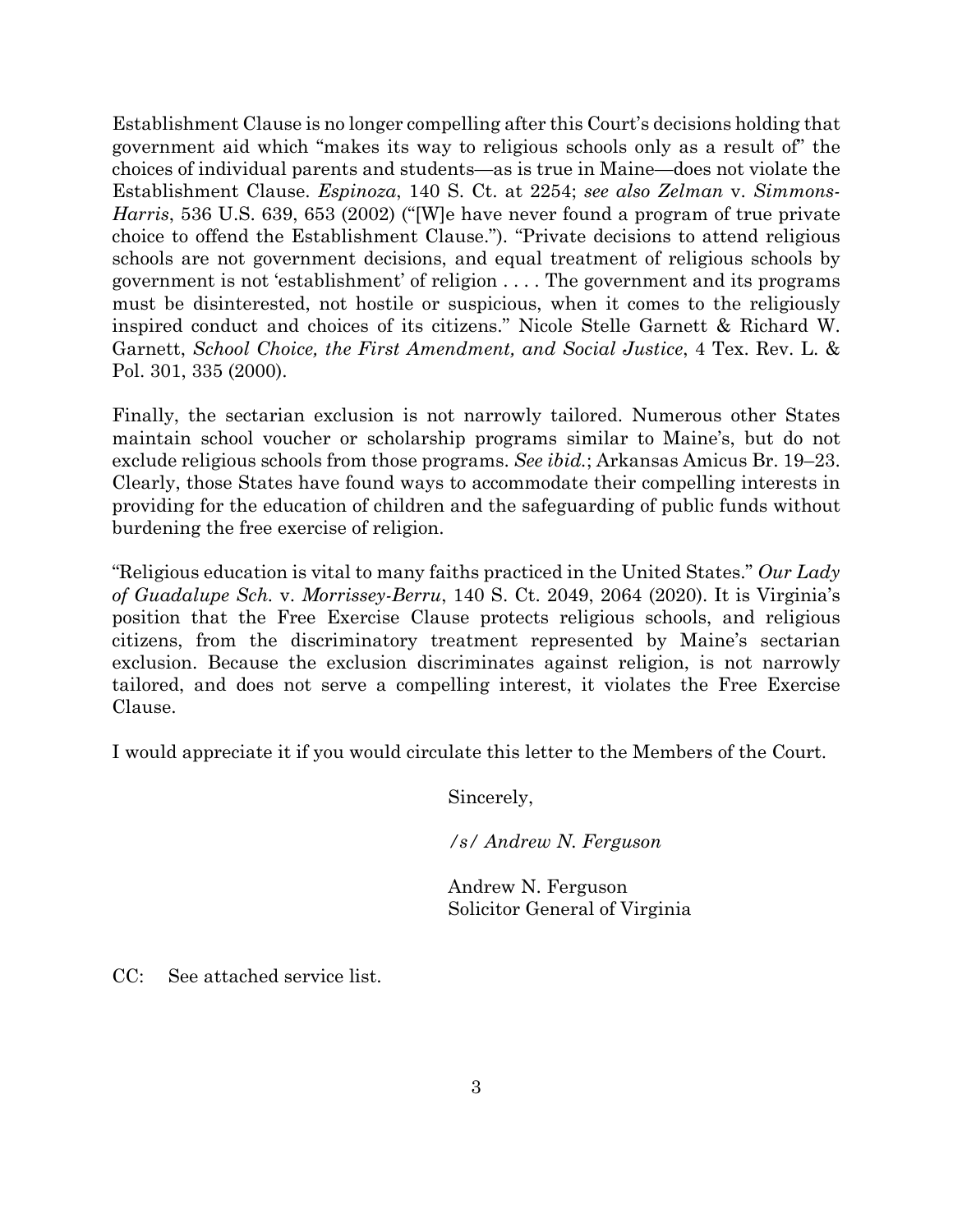## 20-1088

## **SERVICE LIST:**

Michael Eugene Bindas Institute for Justice 600 University Street Suite 1730 Seattle, WA 98101 mbindas@ij.org *Counsel for David Carson, et al.*

Sarah Ann Forster Office of the Attorney General 6 State House Station Augusta, ME 04333 sarah.forster@maine.gov *Counsel for A. Pender Makin*

Elizabeth B. Prelogar Solicitor General United States Department of Justice 950 Pennsylvania Avenue, NW Washington, DC 20530-0001 SupremeCtBriefs@USDOJ.gov *Counsel for the United States*

## **BY EMAIL:**

Geoffrey Thomas Blackwell American Atheists, Inc. 1201 S. Courthouse Rd. #425 Arlington, VA 22204 legal@atheists.org *Counsel for American Atheists, Inc.*

David Boies Boies, Schiller & Flexner LLP Boies Schiller Flexner LLP 55 Hudson Yards New York, NY 10001 dboies@bsfllp.com *Counsel for Defense of Freedom Institute for Policy Studies, Inc.*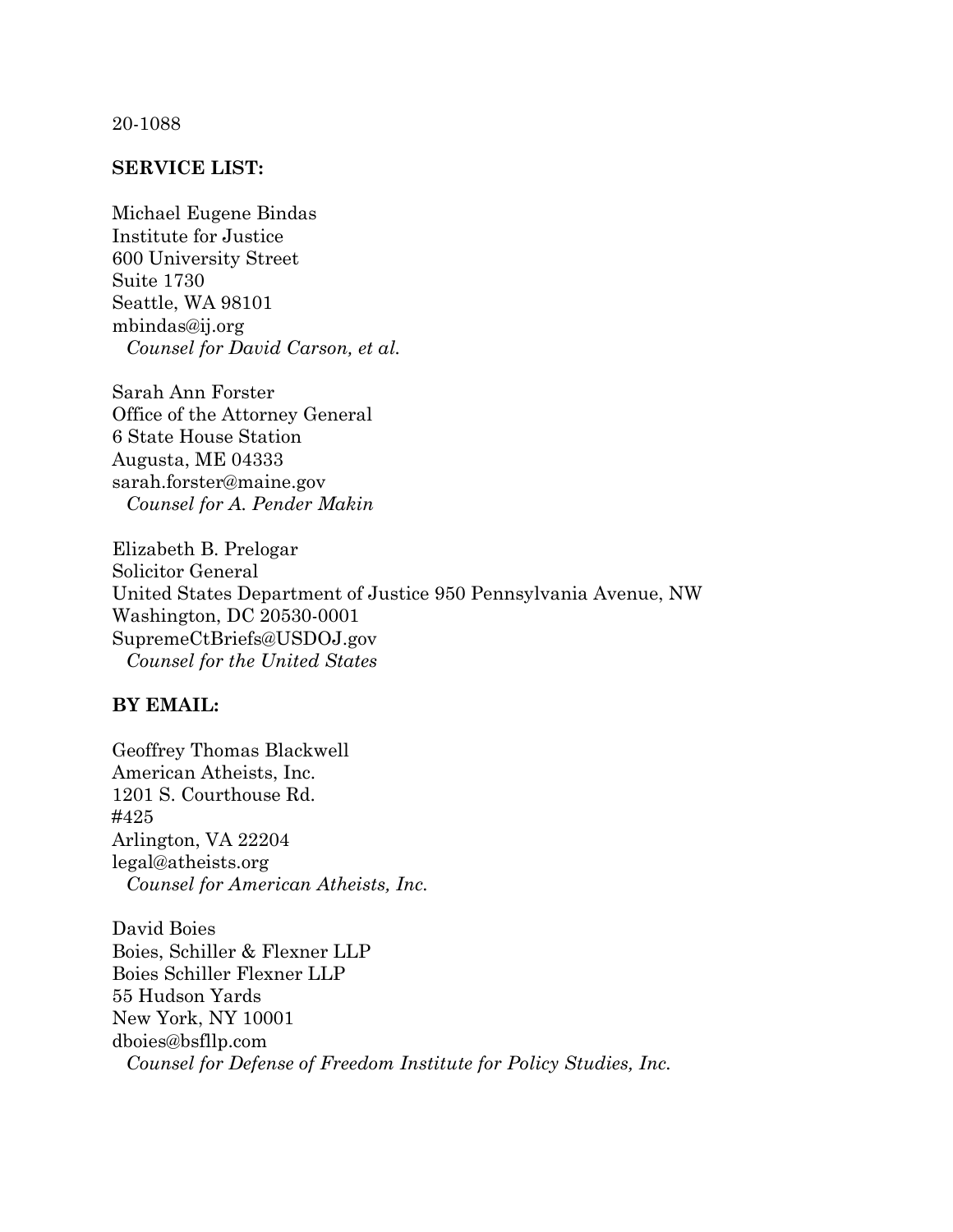Nicholas Jacob Bronni Solicitor General of Arkansas Arkansas Attorney General's Office 323 Center St., Suite 200 Little Rock, AR 72201 nicholas.bronni@arkansasag.gov *Counsel for Arkansas, et al.*

Michael Alan Brown Nelson Mullins Riley and Scarborough LLP 100 S. Charles Street Suite 1600 Baltimore, MD 21201 mike.brown@nelsonmullins.com *Counsel for Education and Constitutional Law Scholars*

Arthur Joseph Burke Davis Polk & Wardell LLP 450 Lexington Ave New York, NY 10017 arthur.burke@davispolk.com *Counsel for The Southern Christian Leadership Conference - Memphis Chapter, et al.*

John J. Bursch Alliance Defending Freedom 440 First Street NW Suite 600 Washington, DC 20001 jbursch@adflegal.org *Counsel for Jewish Coalition of Religious Liberty*

Anthony Thomas Caso Constitutional Counsel Group 174 W. Lincoln Ave., #620 Anaheim, CA 92805 atcaso@ccg1776.com *Counsel for Claremont Institute's Center for Constitutional Jurisprudence*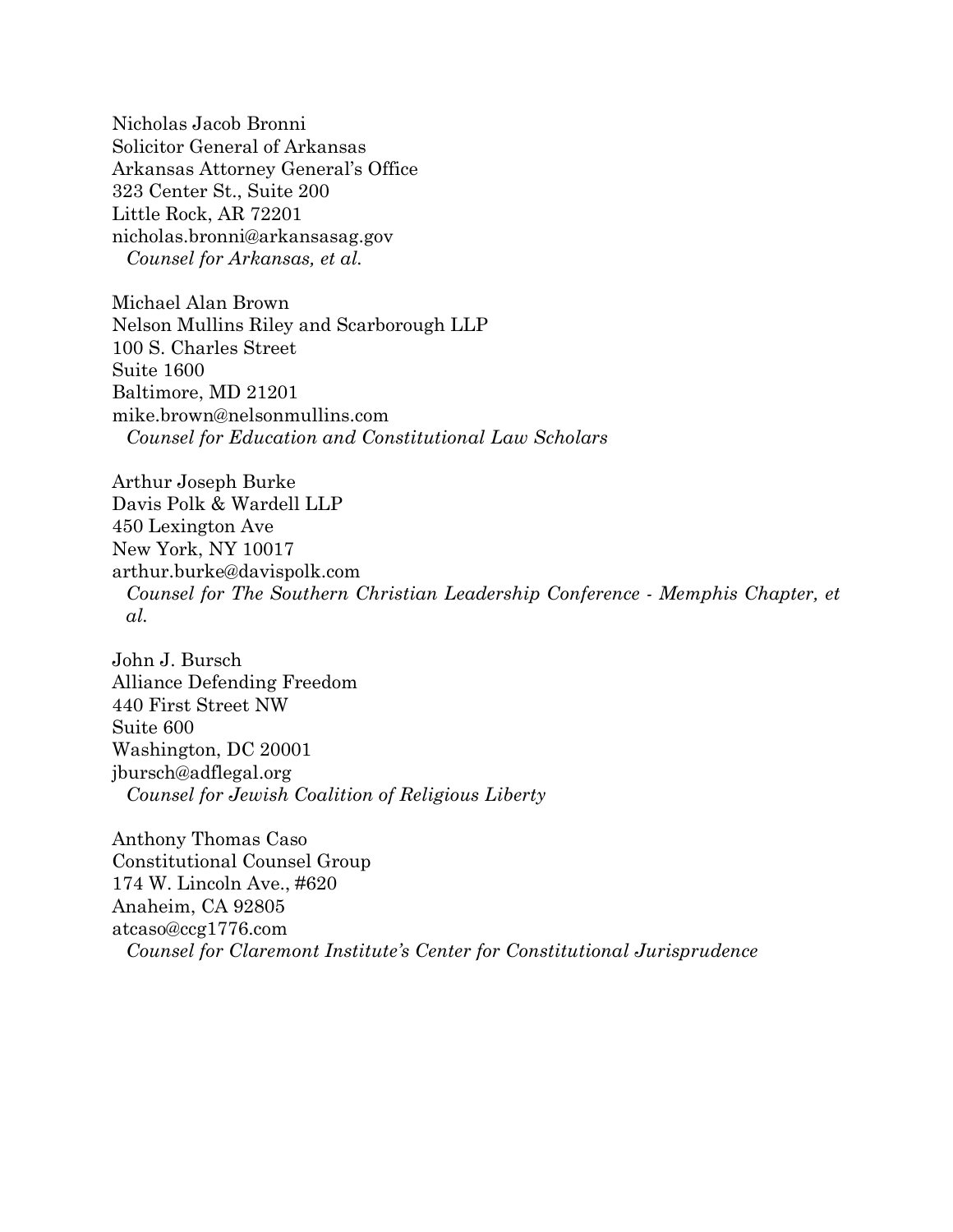Frederick W. Claybrook Jr. Claybrook, LLC 700 Sixth St., NW, Ste.430 Washington, DC 20001 rick@claybrooklaw.com *Counsel for Concerned Women for America, et al. and National Legal Foundation, et al.*

Kimberlee Wood Colby Christian Legal Society 8001 Braddock Rd., Suite 302 Springfield, VA 22151 kcolby@clsnet.org *Counsel for Christian Legal Society, et al.*

Cynthia Fleming Crawford Cause of Action Institute 1310 N. Courthouse Road 7th Floor Arlington, VA 22201 cynthia.crawford@causeofaction.org *Counsel for Americans for Prosperity Foundation*

Joshua Daniel Davey Troutman Pepper Hamilton Sanders LLP 301 S. College Street 34th Floor Charlotte, NC 28202 jdavey@mcguirewoods.com *Counsel for Members of the United States Senate*

Dominic Emil Draye Greenberg Traurig LLP 2101 L Street, NW Washington, DC 20037 drayed@gtlaw.com *Counsel for Professor Ashley R. Berner*

John Allen Eidsmoe Foundation for Moral Law One Dexter Avenue Montgomery, AL 36104 eidsmoeja@juno.com *Counsel for Foundation for Moral Law*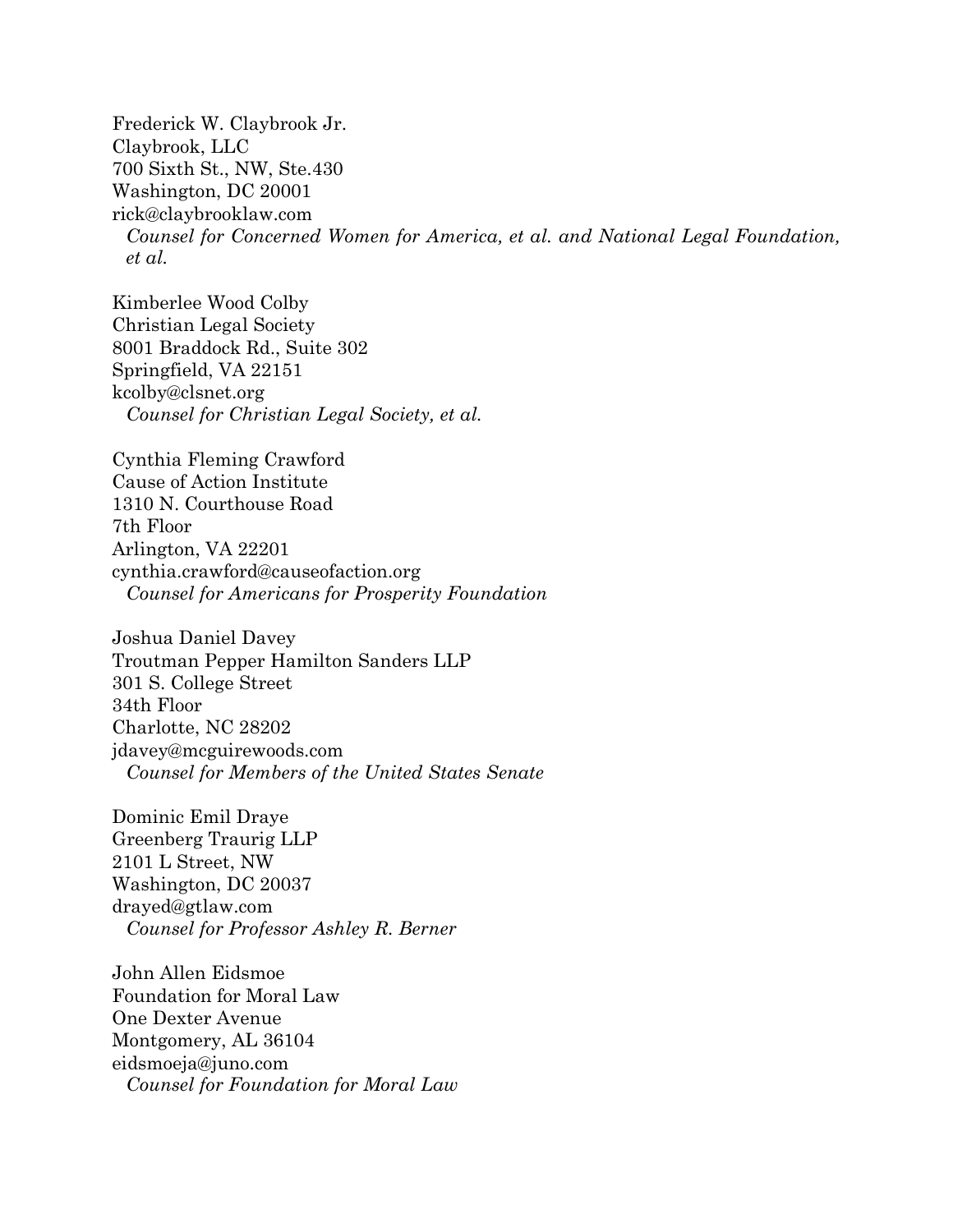Patrick C. Elliott Freedom From Religion Foundation P.O. Box 750 Madison, WI 53701 pelliott@ffrf.org *Counsel for The Freedom From Religion Foundation and Center for Inquiry*

Michael Crow Gilleran FisherBroyles, LLP 470 Atlantic Avenue Boston, MA 02210 michael.gilleran@fisherbroyles.com *Counsel for Pioneer Institute*

Richard Shawn Gunnarson Kirton McConkie Key Bank Tower 36 South State Street, Suite 1900 Salt Lake City, UT 84111 sgunnarson@kmclaw.com *Counsel for The Church of Jesus Christ of Latter-day Saints, et al.*

Sarah Michelle Harris Williams & Connolly LLP 725 Twelfth Street, N.W. Washington, DC 20005 sharris@wc.com *Counsel for Professor Charles L. Glenn*

Eric Robert Herlan Drummond Woodsum 84 Marginal Way, Suite 600 Portland, ME 04101-2480 erherlan@dwmlaw.com *Counsel for Maine School Management Association, et al.*

Leslie Davis Hiner EdChoice 111 Monument Circle, Suite 2650 lndianapolis, IN 46204 leslie@edchoice.org *Counsel for EdChoice and Maine Policy Institute*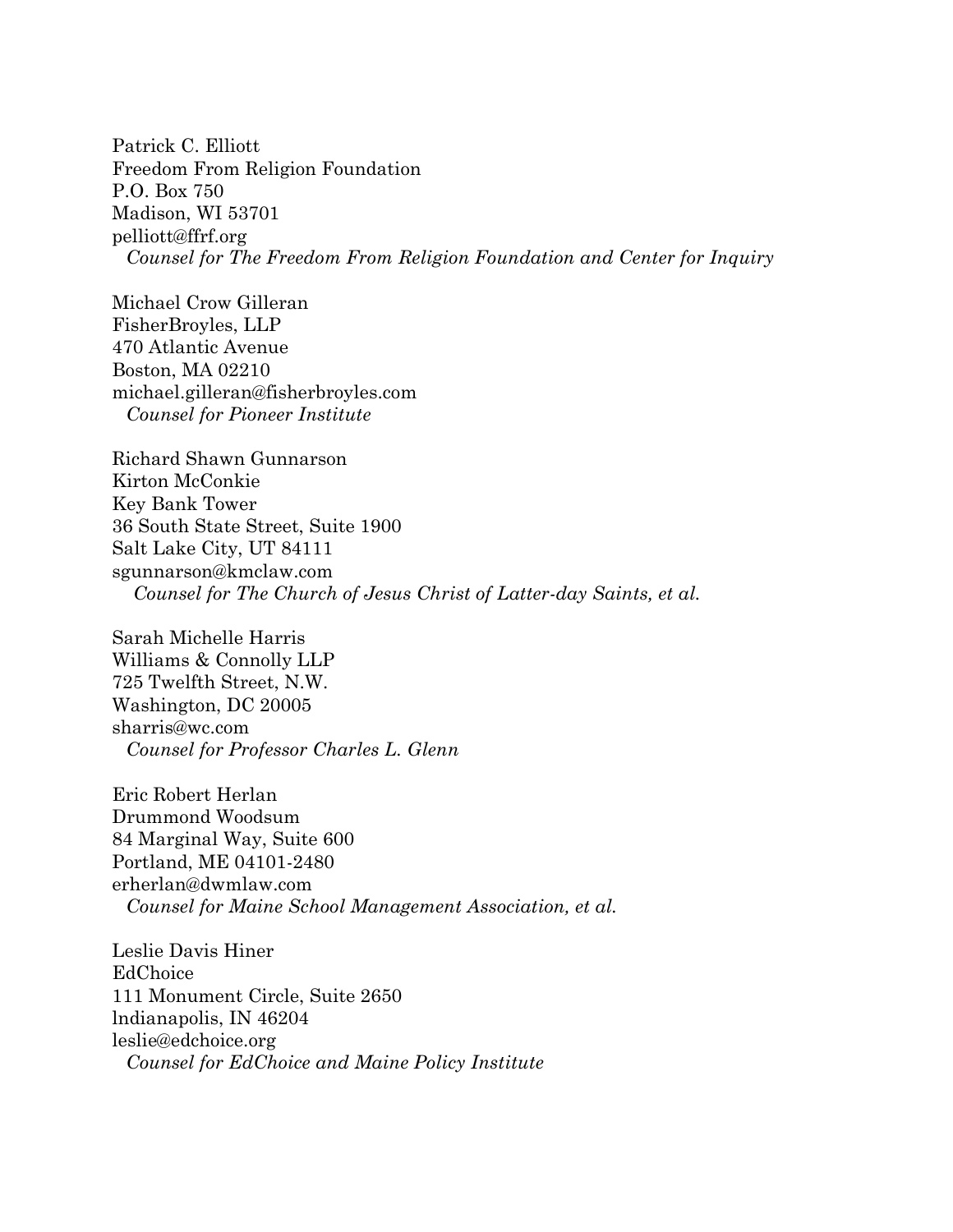James L. Hirsen 505 S. Villa Real Drive Suite 101 Anaheim Hills, CA 92807 james@jameshirsen.com *Counsel for World Faith Foundation and Institute for Faith and Family* 

Allyson Ho Gibson, Dunn & Crutcher LLP 2100 McKinney Avenue Suite 1100 Dallas, TX 75201 aho@gibsondunn.com *Counsel for Innovative Schools*

Kirk Christopher Jenkins Arnold & Porter Kaye Scholer LLP Three Embarcadero Center 10th Floor San Francisco, CA 94111-4024 kirk.jenkins@arnoldporter.com *Counsel for Advancement Project, Journey for Justice Alliance, Alliance for Educational Justice, Gsa Network*

Mitchell Keiter Keiter Appellate Law The Beverly Hills Law Building, 424 South Beverly Drive Beverly Hills, CA 90212 mitchell.keiter@gmail.com *Counsel for Freedom X*

James Patrick Kelly III Solidarity Ctr./Law & Justice 3740 Davinci Court Suite 375 Peachtree Corners, GA 30092 jamespkellyiii@gmail.com *Counsel for Georgia Goal Scholarship Program, Inc.*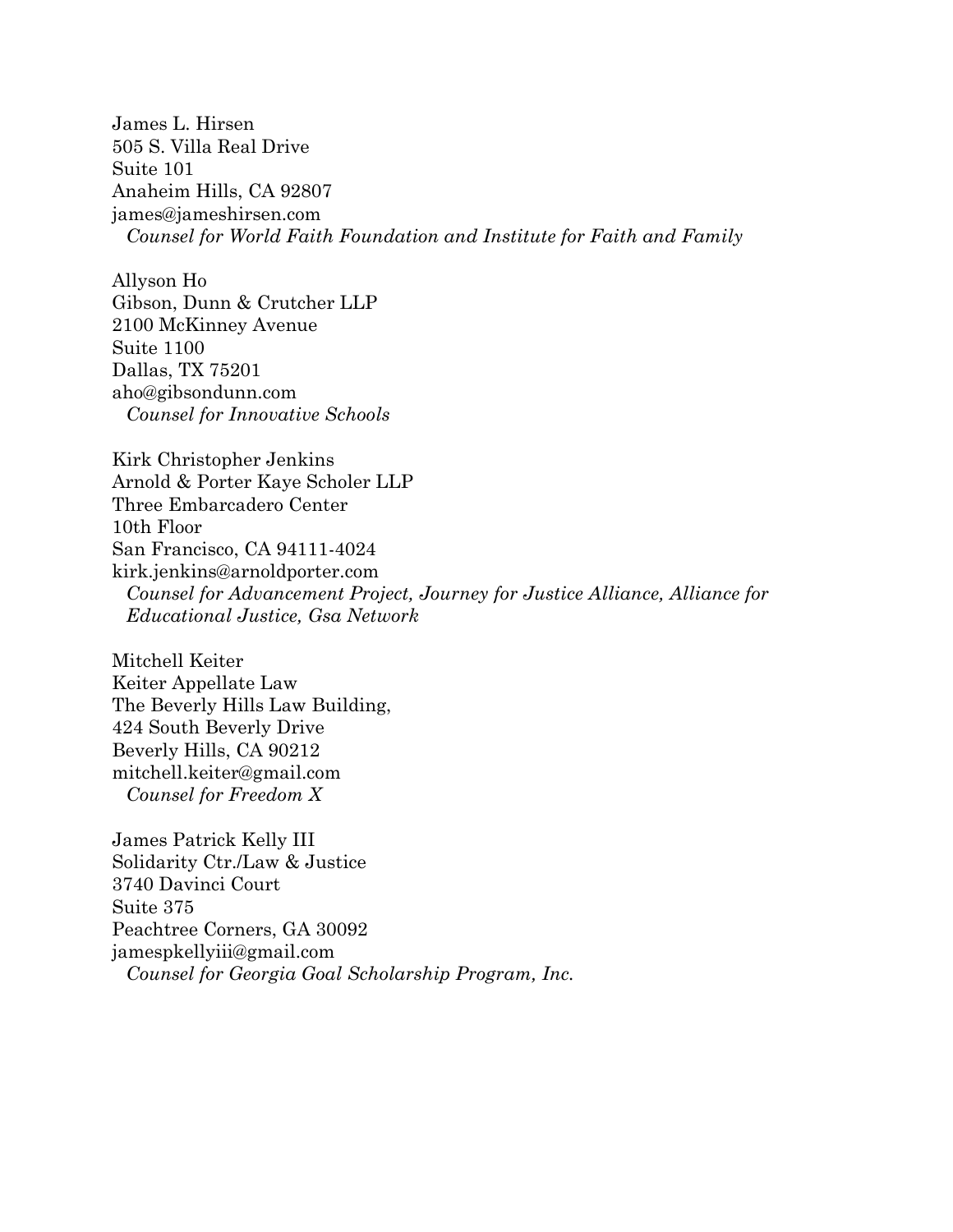Nathan Lewin Lewin & Lewin, LLP 888 17th St. NW, 4th Floor Washington, DC 20006 nat@lewinlewin.com *Counsel for National Jewish Commission on Law and Public Affairs (COLPA)*

Jonathan Philip Lienhard Holtzman Vogel Baran Torchinsky Josefiak PLLC 15405 John Marshall Hwy Haymarket, VA 20169 jlienhard@holtzmanvogel.com *Counsel for The Stanley M. Herzog Charitable Foundation*

Alexander J. Luchenitser Americans United for Separation of Church and State 1310 L Street NW Suite 200 Washington, DC 20005 luchenitser@au.org *Counsel for Religious and Civil-Rights Organizations (Americans United for Separation of Church and State, et al.)*

Michael Hugh McGinley Dechert LLP 1900 K Street, NW Washington, DC 20006 michael.mcginley@dechert.com *Counsel for Council of Islamic Schools in North America, et al.*

Russell Charles Menyhart Taft Stettinius & Hollister 0ne lndiana Square. Ste 3500 lndianapolis, IN 46204 rmenyhart@taftlaw.com *Counsel for EdChoice and Maine Policy Institute*

Francisco Maria Negron Jr. National School Boards Association 1680 Duke St., FL 2 Alexandria, VA 22314 fnegron@nsba.org *Counsel for National School Boards Association et al.*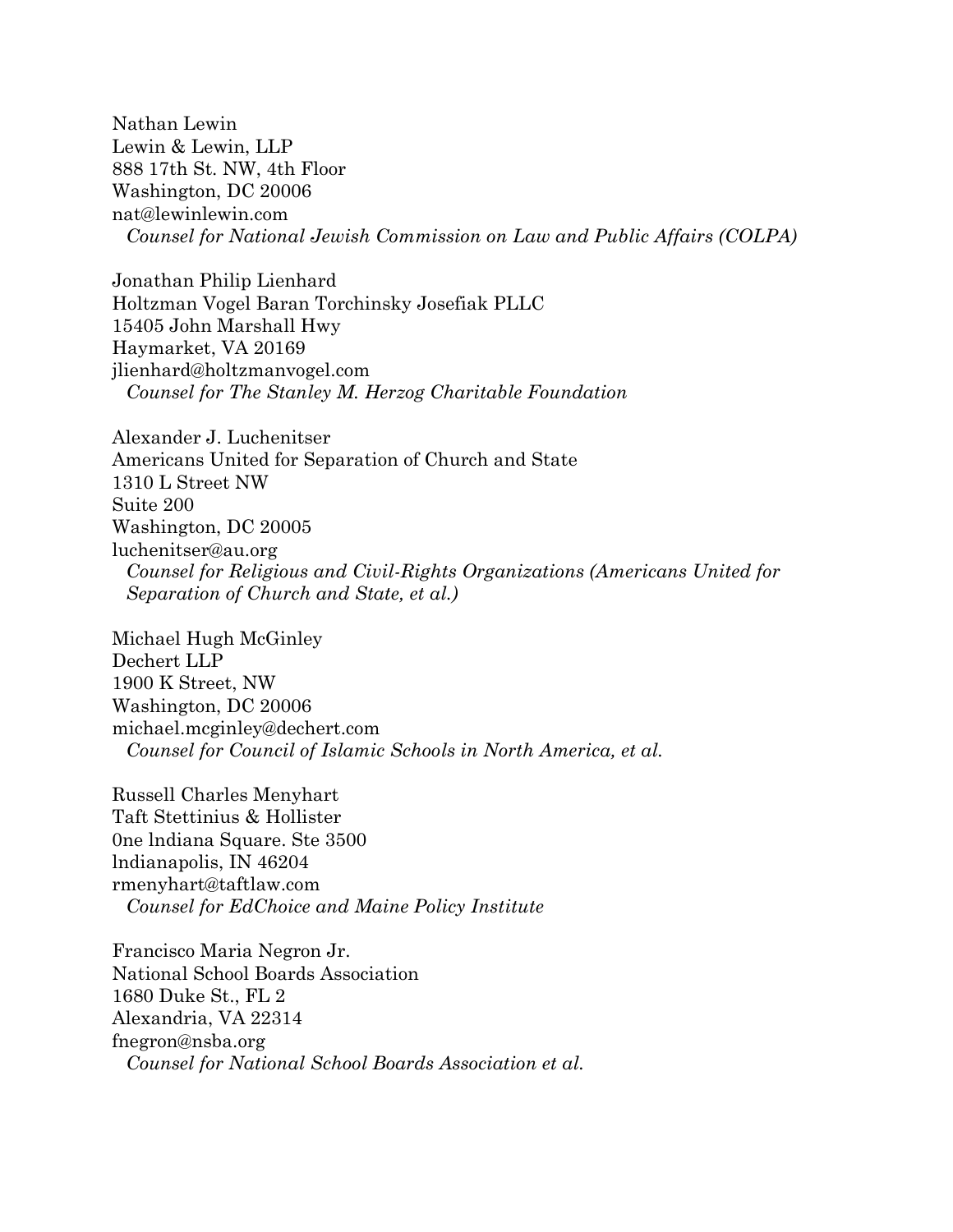L. Martin Nussbaum Nussbaum Speir Gleason PLLC 2 N. Cascade Avenue Suite 1430 Colorado Springs, CO 80903 martin@nussbaumspeir.com *Counsel for Professor Michael W. McConnell*

Larry James Obhof Jr. Shumaker, Loop and Kendrick LLP 2400 Huntington Center 41 South High Street Columbus, OH 43215 lobhof@shumaker.com *Counsel for The Buckeye Institute*

Eric Christopher Rassbach The Becket Fund for Religious Liberty 1919 Pennsylvania Avenue, NW Suite 400 Washington, DC 20006 erassbach@becketlaw.org *Counsel for The Becket Fund for Religious Liberty*

Ramya Ravindran Bredhoff & Kaiser, P.L.L.C. 805 15th Street, N.W. Suite 1000 Washington, DC 20005 rravindran@bredhoff.com *Counsel for National Education Association, et al.*

Paul Joseph Ray 750 17th St. Northwest, Suite 1000 Washington, DC 20006 pjr@beaufortstrategies.com *Counsel for Hillsdale College*

Gene Clayton Schaerr Schaerr | Jaffe 1717 K Street NW, Suite 900 Washington, DC 20006 gschaerr@schaerr-jaffe.com *Counsel for Protect the First Foundation*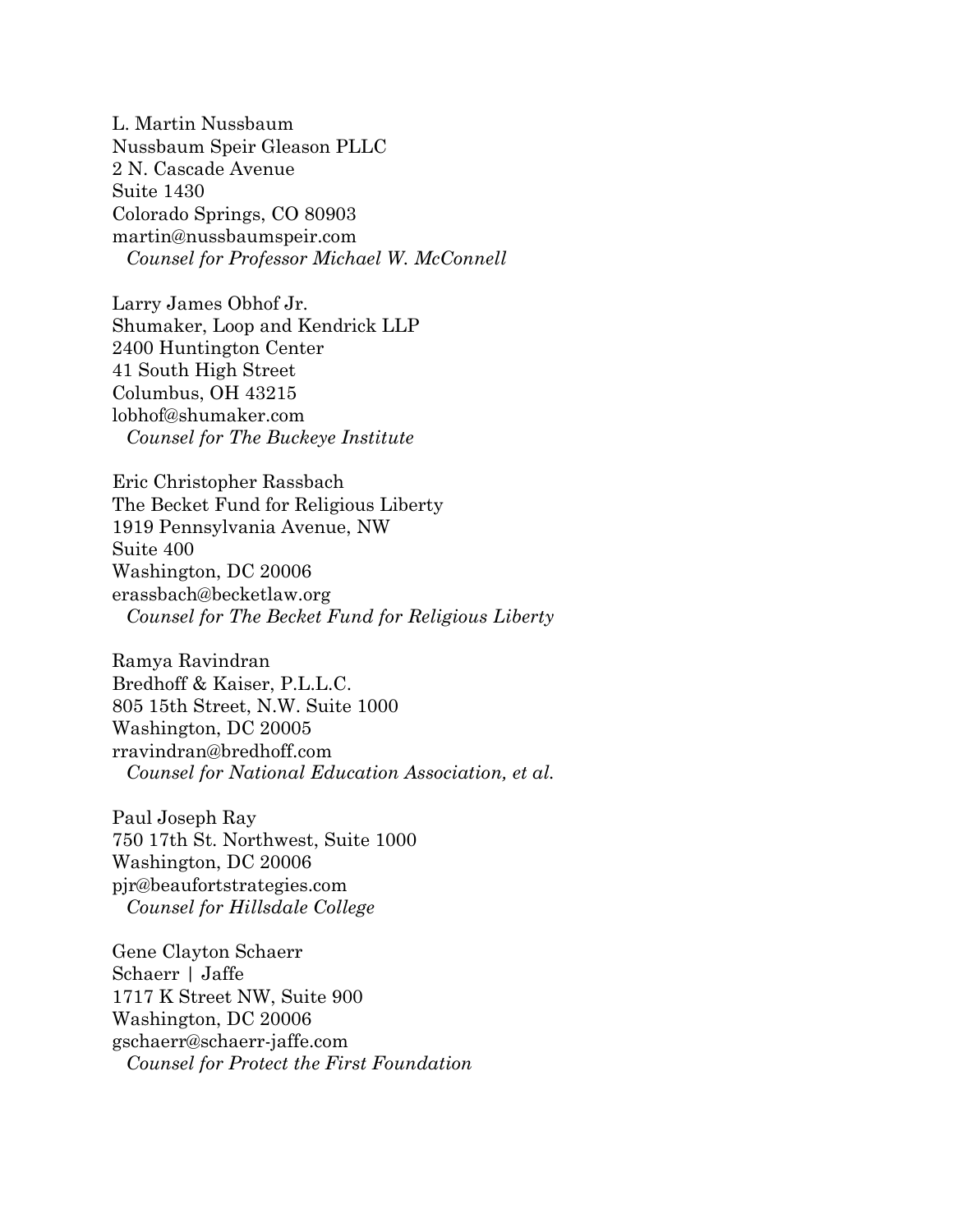Jay Alan Sekulow American Center for Law and Justice 201 Maryland Avenue, N.E. Washington, DC 20002 sekulow@aclj.org *Counsel for American Center for Law and Justice*

Ilya Shapiro Cato Institute 1000 Massachusetts Ave., NW Washington, DC 20001 ishapiro@cato.org *Counsel for The Cato Institute*

Matthew Jared Sheehan Advancing American Freedom, Inc. 801 Pennsylvania Avenue, N.W. Washington, DC 20004 matt@advancingamericanfreedom.com *Counsel for Advancing American Freedom*

Richard A. Simpson Wiley Rein, LLP 1776 K Street, NW Washington, DC 20006 rsimpson@wiley.law *Counsel for Public Funds Public Schools*

Daniel Robert Suhr Liberty Justice Center 141 W. Jackson St. Suite 1065 Chicago, IL 60604 dsuhr@libertyjusticecenter.org *Counsel for Liberty Justice Center*

Gordon Dwyer Todd Sidley Austin LLP 1501 K Street, N.W. Washington, DC 22305 gtodd@sidley.com *Counsel for Union of Orthodox Jewish Congregations of America*